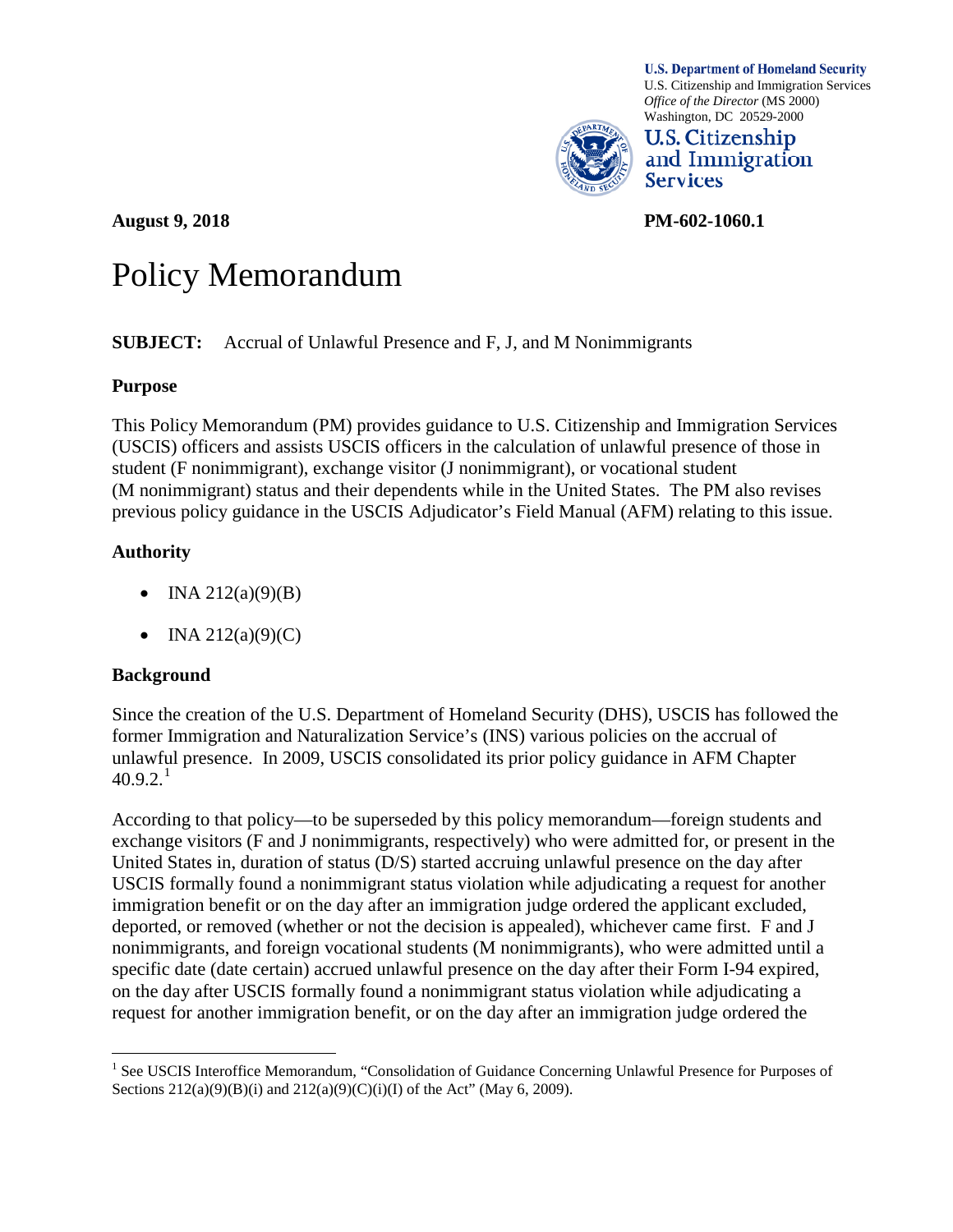Page: 2

applicant excluded, deported, or removed (whether or not the decision was appealed), whichever came first. $^{2}$  $^{2}$  $^{2}$ 

The former INS policy, as consolidated in the AFM, went into effect in 1997, prior to the creation of some of the technologies and systems currently used by DHS to monitor nonimmigrants who are admitted to the United States in or otherwise acquire F, J, or M nonimmigrant status. Over the years, DHS also has made significant progress in its ability to identify and calculate the number of nonimmigrants who have failed to maintain status, including certain F, J, and M nonimmigrants. $3$ 

For example, since the creation of the policy, the Student and Exchange Visitor Information System (SEVIS)—the DHS system used to monitor F, J, and M nonimmigrants—has provided USCIS officers additional information about an alien's immigration history, including information that indicates that an alien in F, J, or M nonimmigrant status may have completed or ceased to pursue his or her course of study or activity, as outlined in Form I-20, Certificate of Eligibility for Nonimmigrant Student Status, and related forms, or Form DS-2019, Certificate of Eligibility for Exchange Visitor (J-1) Status. For FY 2016, DHS calculated that a total of 1,457,556 aliens admitted in F, J, and M nonimmigrant status were either expected to change status or depart the United States. Of this population, it was estimated that the total overstay rate was 6.19 percent for F nonimmigrants, 3.80 percent for J nonimmigrants, and 11.60 percent for M nonimmigrants.  $45$  $45$ 

<span id="page-1-0"></span> $2$  Under the former policy, an alien admitted for duration of status who overstayed or violated such status did not immediately begin accruing a period of unlawful presence for purposes of INA  $212(a)(9)(B)$ . Nevertheless, such alien was illegally present in the United States and would be amenable to removal proceedings under INA 237(a)(1)(C), which renders deportable aliens who violate their nonimmigrant status or any condition of their entry. Moreover, such aliens could be charged and ultimately convicted of any criminal offense requiring the alien to be illegally or unlawfully present in the United States as an element of the offense. For example, aliens who were admitted for duration of status and either violated or overstayed such status were treated as being illegally or unlawfully present in the United States for purposes of criminal culpability under the firearms provisions at 18 U.S.C. §§ 922(a)(6) and 922(g)(5). See *United States v. Rehaif*, 888 F.3d 1138 (11th Cir. 2018) (holding that a student who was academically dismissed, failed to depart the United States immediately, and therefore violated the terms of his F-1 status was unlawfully present for purposes of 18 U.S.C. § 922(g)(5)(A)); *United States v. Atandi*, 376 F.3d 1186, 1188 (10th Cir. 2004) ("Rather, we hold that an alien who is only permitted to remain in the United States for the duration of his or her status (as a student, for example) becomes 'illegally or unlawfully in the United States' for purposes of § 922(g)(5)(A) upon commission of a status violation."); *United States v. Bazargan*, 992 F.2d 844, 847 (8th Cir. 1993) ("A nonimmigrant alien F-1 student becomes an illegal alien subject to deportation by failing to comply with the transfer procedures set forth in the INS regulations."); *United States v. Igbatayo*, 764 F.2d 1039, 1040 (5th Cir. 1985) (per curiam) ("After failing to maintain the student status required by his visa, Igbatayo was without authorization to remain in this country.").

<span id="page-1-1"></span><sup>&</sup>lt;sup>3</sup> See Fiscal Year 2016 Entry/Exit Overstay Report, Department of Homeland Security, *available at* https://www.dhs.gov/publication/entryexit-overstay-report.

<span id="page-1-2"></span><sup>&</sup>lt;sup>4</sup> See Fiscal Year 2016 Entry/Exit Overstay Report, Department of Homeland Security, page 12, *available at* [https://www.dhs.gov/publication/entryexit-overstay-report.](https://www.dhs.gov/publication/entryexit-overstay-report)<br>
<sup>[5](https://www.dhs.gov/publication/entryexit-overstay-report)</sup> On August 7, 2018, DHS issued the Fiscal Year 2017 Entry/Exit Overstay Report as this memorandum was being

<span id="page-1-3"></span>finalized for publication. For FY2017, DHS calculated that a total of 1,662,369 aliens admitted in F, J, and M nonimmigrant status were expected either to change status or depart the United States, and estimated that the total overstay rate was 4.07 percent for F nonimmigrants, 4.17 percent for J nonimmigrants, and 9.54 percent for M nonimmigrants. These figures continue to be significantly higher than those for other nonimmigrant categories. See Fiscal Year 2017 Entry/Exit Overstay Report, Department of Homeland Security, page 11, available at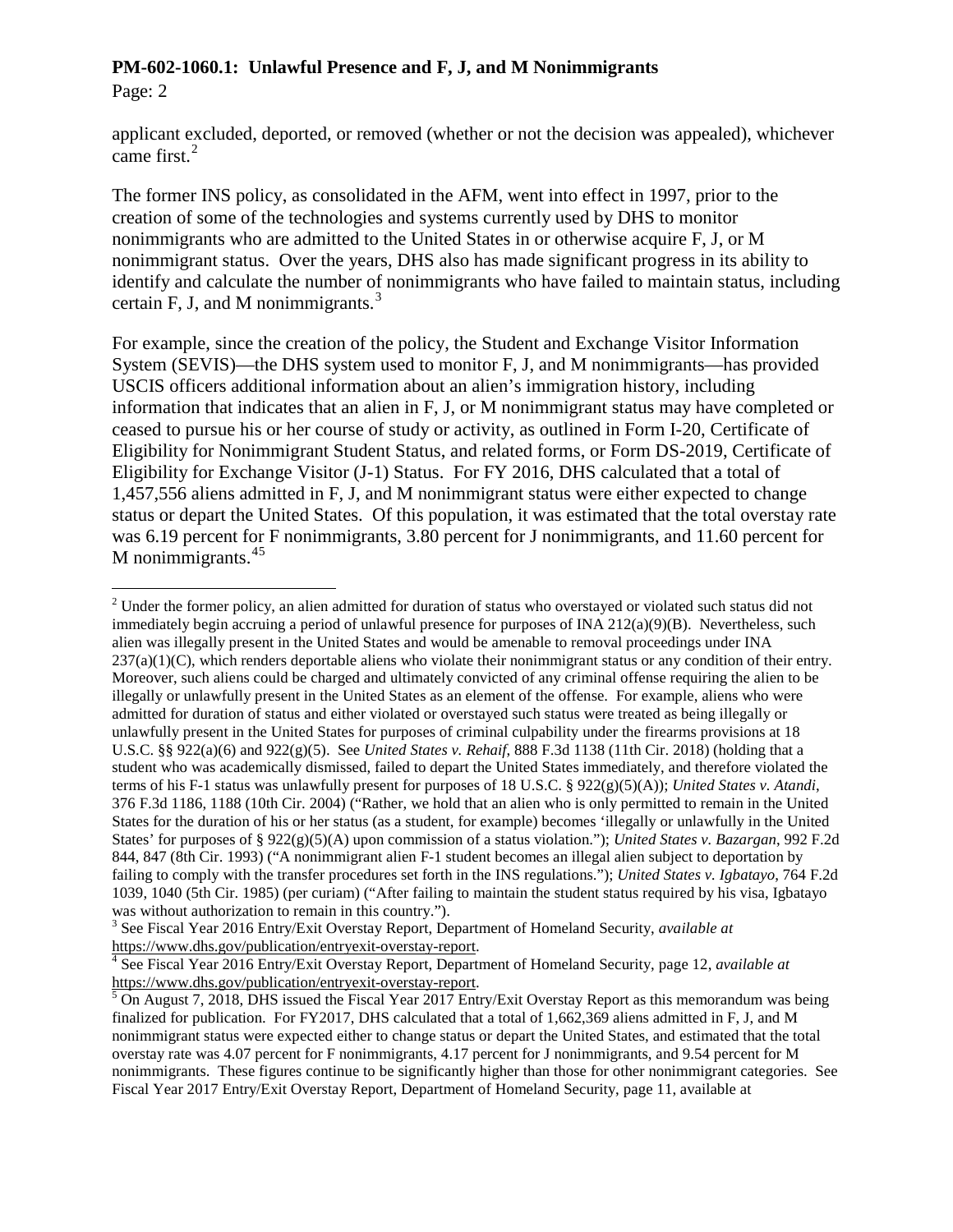Page: 3

To reduce the number of overstays and to improve how USCIS implements the unlawful presence ground of inadmissibility under INA  $212(a)(9)(B)$  and INA  $212(a)(9)(C)(i)(I)$ , USCIS is now changing its policy on how to calculate unlawful presence for F-1, J-1, and M-1 nonimmigrants, and their dependents (F-2, J-2, and M-2).

#### **Effective Date**

This new guidance on the accrual of unlawful presence with respect to F, J, and M nonimmigrants will take effect on August 9, 2018. The policy for determining unlawful presence for aliens present in the United States who are not in F, J, or M nonimmigrant status remains unchanged.

This guidance supersedes any prior guidance on this topic, including in its entirety the May 10, 2018 PM titled "Unlawful Presence and F, J, and M Nonimmigrants."

#### **Policy**

 $\overline{a}$ 

The new policy clarifies that F, J, and M nonimmigrants, and their dependents, admitted or otherwise authorized to be present in the United States in duration of status (D/S) or admitted until a specific date (date certain), start accruing unlawful presence as outlined below.<sup>[6](#page-2-0)</sup>

#### *F, J, or M nonimmigrants who failed to maintain nonimmigrant status before August 9, 2018.*

F, J, or M nonimmigrants who failed to maintain their nonimmigrant status<sup>[7](#page-2-1)</sup> before August 9, 2018 start accruing unlawful presence based on that failure on August 9, 2018, [8](#page-2-2) unless the alien had already started accruing unlawful presence on the earliest of the following:

[https://www.dhs.gov/publication/fiscal-year-2017-entryexit-overstay-report.](https://www.dhs.gov/publication/fiscal-year-2017-entryexit-overstay-report) Accordingly, USCIS believes that the data presented in the FY2017 report continues to support this policy change.<br><sup>6</sup> Unless the nonimmigrant is otherwise protected from accruing unlawful presence, as outlined in AFM Chapter

<span id="page-2-0"></span>40.9.2.

<span id="page-2-1"></span> $7$  The day the alien failed to maintain status may be determined by a DHS officer. For example, an F, J, or M nonimmigrant may fail to maintain status if he or she no longer is pursuing the course of study or the authorized activity before completing his or her course of study or program, or engages in an unauthorized activity. An F, J, or M nonimmigrant also may fail to maintain his or her status if the alien remains in the United States after having completed the course of study or program (including any authorized practical training plus any authorized grace period, as outlined in 8 CFR 214.2). Additionally, an F, J, or M nonimmigrant who is admitted for a date certain on his or her Form I-94, Arrival/Departure Record and remains in the United States beyond that date may fail to maintain his or her status. In accordance with 8 CFR 103.2(b)(16), if an adverse decision will result from a DHS officer's inadmissibility determination under INA 212(a)(9)(B) or INA 212(a)(9)(C)(i)(I), and that determination is based on derogatory information of which the alien is unaware, the officer generally will give the alien an opportunity to rebut that derogatory information.

<span id="page-2-2"></span><sup>8</sup> An F, J, or M nonimmigrant who failed to maintain status before the effective date of this memorandum and remains in the United States without maintaining lawful status is generally present in violation of U.S. immigration laws. Nevertheless, if DHS makes the inadmissibility determination under INA 212(a)(9)(B) or INA  $212(a)(9)(C)(i)(I)$  on or after August 9, 2018, unlawful presence for such an alien begins accruing on August 9, 2018 and may continue to accrue for as long as the alien remains in unlawful status in the United States, unless the alien is or becomes otherwise protected from accruing unlawful presence, as outlined in this AFM Chapter 40.9.2.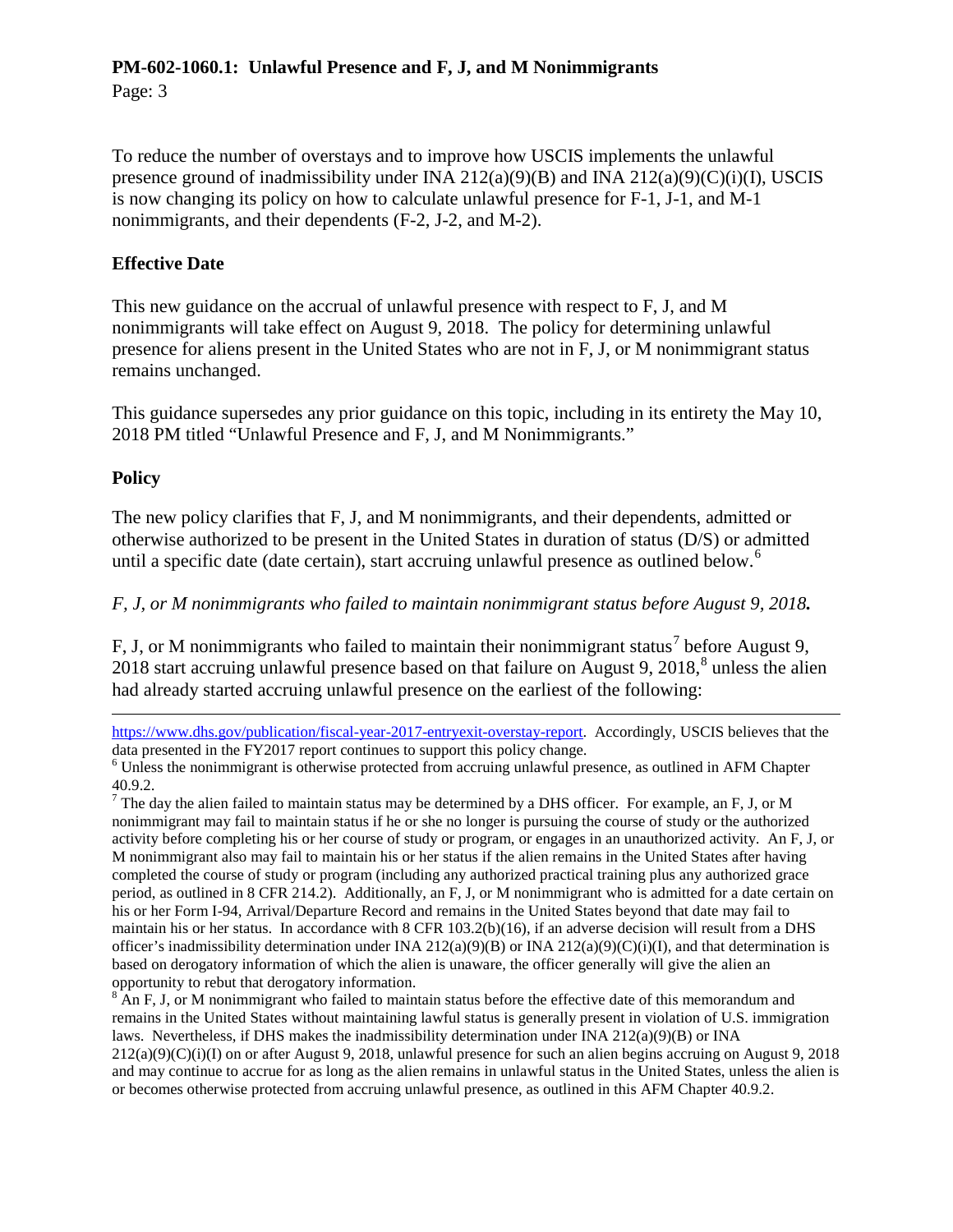Page: 4

- The day after DHS denied the request for an immigration benefit, if DHS made a formal finding that the alien violated his or her nonimmigrant status while adjudicating a request for another immigration benefit;<sup>[9](#page-3-0)</sup>
- The day after the Form I-94, Arrival/Departure Record, expired, if the F, J, or M nonimmigrant was admitted for a date certain; or
- The day after an immigration judge ordered the alien excluded, deported, or removed (whether or not the decision is appealed).

# *F, J, or M nonimmigrants who failed to maintain nonimmigrant status on or after August 9, 2018*

An F, J, or M nonimmigrant begins accruing unlawful presence, due to a failure to maintain his or her status<sup>[10](#page-3-1)</sup> on or after August 9, 2018, on the earliest of any of the following:

- The day after the F, J, or M nonimmigrant no longer pursues the course of study or the authorized activity, or the day after he or she engages in an unauthorized activity;
- The day after completing the course of study or program (including any authorized practical training plus any authorized grace period, as outlined in 8 CFR 214.2);
- The day after the Form I-94 expires, if the F, J, or M nonimmigrant was admitted for a date certain; or
- The day after an immigration judge orders the alien excluded, deported, or removed (whether or not the decision is appealed).

When assessing whether an F, J, or M nonimmigrant accrued unlawful presence and was no longer in a period of stay authorized, the USCIS officer should consider information relating to the alien's immigration history, including but not limited to:

- Information contained in the systems available to USCIS;
- Information contained in the alien's record; $^{11}$  $^{11}$  $^{11}$  and

is unaware, the officer, shall give the alien an opportunity to rebut that derogatory information.

<span id="page-3-1"></span><span id="page-3-0"></span> $9$  Note that the policy for determining when unlawful presence begins to accrue remains unchanged for F, J, and M nonimmigrants for whom DHS made a formal finding of violation of nonimmigrant status before August 9, 2018 <sup>10</sup> The day the alien failed to maintain his or her status may be determined by a DHS officer. In accordance with 8 CFR 103.2(b)(16), if an adverse decision will result from a DHS officer's inadmissibility determination under INA  $212(a)(9)(B)$  or INA  $212(a)(9)(C)(i)(I)$  and that determination is based on derogatory information of which the alien

<span id="page-3-2"></span><sup>&</sup>lt;sup>11</sup> This includes the alien's admissions regarding his or her immigration history or other information discovered during the adjudication.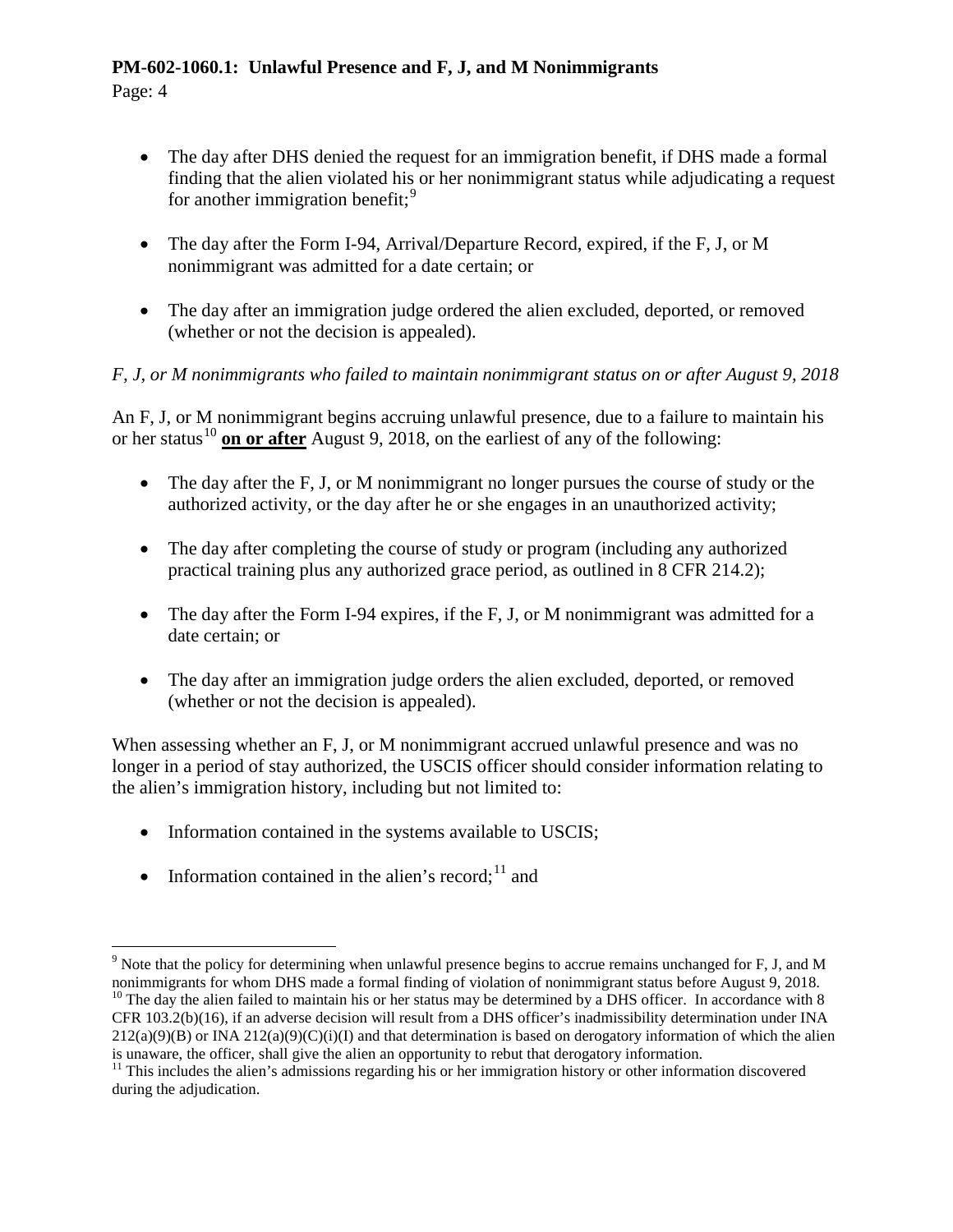Page: 5

• Information obtained through a Request for Evidence (RFE) or Notice of Intent to Deny (NOID), if any. The officer should follow current USCIS guidance on the issuance of RFEs or NOIDs.<sup>[12](#page-4-0)</sup>

The period of stay authorized for an F-2, J-2, or M-2 nonimmigrant dependent (spouse or child) admitted for D/S or for a date certain is contingent on the F-1, J-1, or M-1 nonimmigrant remaining in a period of stay authorized. An F-2, J-2, or M-2 nonimmigrant's period of stay authorized ends when the F-1, J-1, or M-1 nonimmigrant's period of stay authorized ends. In addition, an F-2, J-2, or M-2 nonimmigrant's period of stay authorized may end due to the F-2, J-2, or M-2 nonimmigrant dependent's own conduct or circumstances.

This new guidance on the accrual of unlawful presence with respect to F, J, and M nonimmigrants will take effect on August 9, 2018. The policy for determining unlawful presence for aliens present in the United States who are not in F, J, or M nonimmigrant status remains unchanged.

This guidance supersedes any prior guidance on this topic.

# **Implementation**

Chapter 40.9.2 of the AFM is revised by:

- Adding "Other than F, J, or M Nonimmigrants" to the heading of section  $40.9.2(b)(1)(E)(i);$
- Adding "Other Than F or J Nonimmigrants" to the heading of section  $40.9.2(b)(1)(E)(ii)$ ;
- Creating a new section  $40.9.2(b)(1)(E)(iii)$ ;
- Redesignating current section  $40.9.2(b)(1)(E)(iii)$  as section  $40.9.2(b)(1)(E)(iv)$  and amending the text; and
- Revising the text of section  $40.9.2(b)(3)(D)$ .

These revised AFM Chapter 40.9.2 sections, as amended, read as follows:

\* \* \*

# **(b) Determining When an Alien Accrues Unlawful Presence**

\* \* \*

# **(1) Aliens Present in Lawful Status or as Parolees**

<span id="page-4-0"></span><sup>&</sup>lt;sup>12</sup> The USCIS assessment is made under the preponderance of the evidence standard. See *Matter of Chawathe*, 25 I&N Dec. 369, 375-376 (AAO 2010).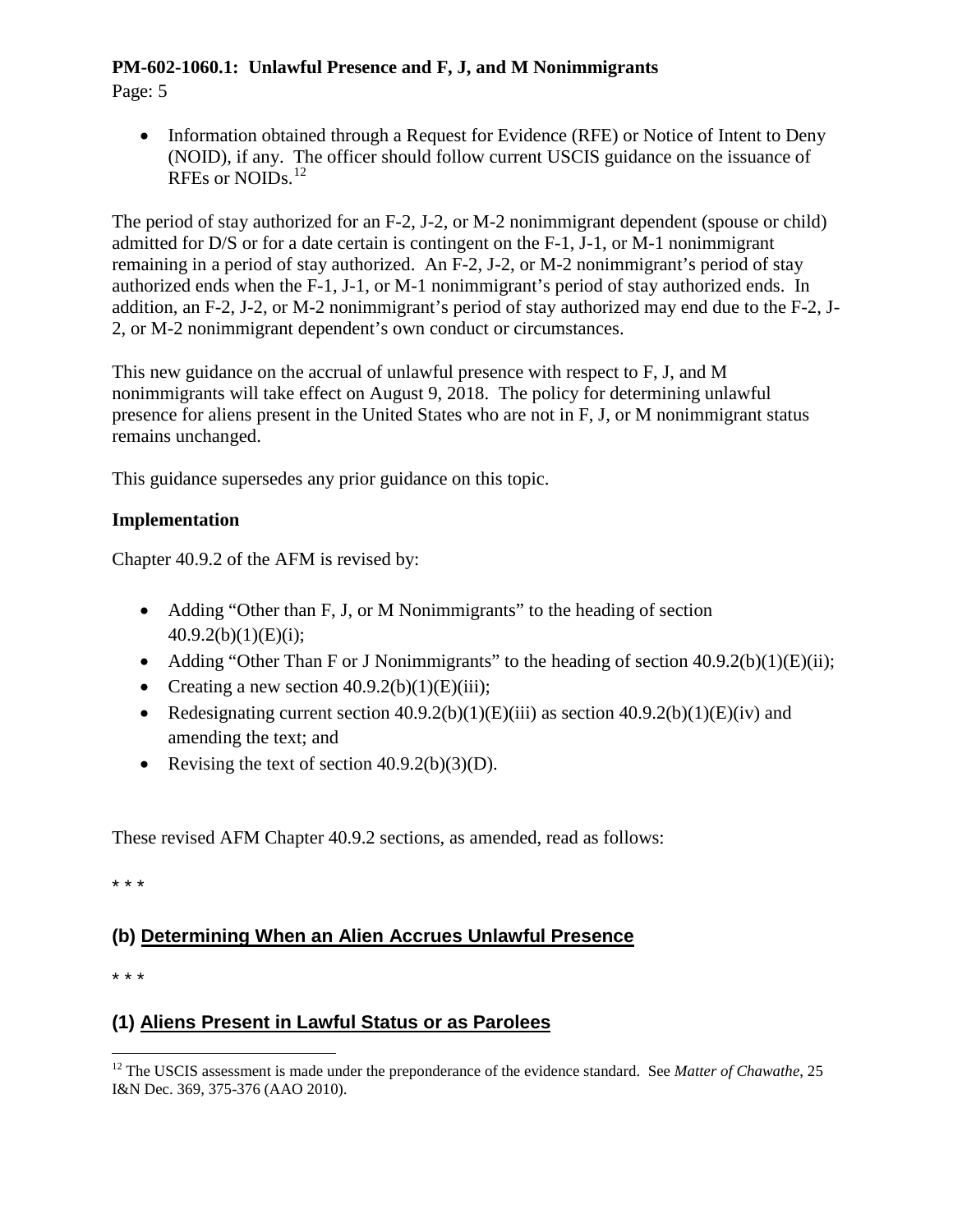Page: 6

\* \* \*

## (E) Lawful Nonimmigrants

The period of stay authorized for a nonimmigrant may end on a specific date or may continue for "duration of status (D/S)." Under current USCIS policy, nonimmigrants begin to accrue unlawful presence as follows:

#### (i) Nonimmigrants Admitted Until a Specific Date (Date Certain) Other Than F, J, or M **Nonimmigrants**

\* \* \*

# (ii) Nonimmigrants Admitted for Duration of Status (D/S) Other Than F or J **Nonimmigrants**

\* \* \*

(iii) F or J Nonimmigrants Admitted for Duration of Status (D/S) or F, J, or M Nonimmigrants Admitted Until a Specific Date (Date Certain)

# *Background*

Since the creation of the U.S. Department of Homeland Security (DHS), USCIS has followed the former Immigration and Naturalization Service's (INS) various policies on the accrual of unlawful presence. In 2009, USCIS consolidated its prior policy guidance in this AFM chapter.  $13$ 

According to that policy—now superseded by this guidance—foreign students and exchange visitors (F and J nonimmigrants, respectively) admitted for, or present in the United States in, duration of status (D/S) started accruing unlawful presence on the day after USCIS formally found a nonimmigrant status violation while adjudicating a request for another immigration benefit or on the day after an immigration judge ordered the applicant excluded, deported, or removed (whether or not the decision is appealed), whichever came first. F and J nonimmigrants, and foreign vocational students (M nonimmigrants), admitted until a specific date (date certain) accrued unlawful presence on the day after their Form I-94 expired, or on the day after USCIS formally found a nonimmigrant status violation while adjudicating a request for another immigration benefit, or on the day after an immigration judge ordered the applicant excluded, deported, or removed (whether or not the decision was appealed), whichever came

<span id="page-5-0"></span><sup>&</sup>lt;sup>13</sup> See USCIS Interoffice Memorandum, "Consolidation of Guidance Concerning Unlawful Presence for Purposes of Sections  $212(a)(9)(B)(i)$  and  $212(a)(9)(C)(i)(I)$  of the Act" (May 6, 2009).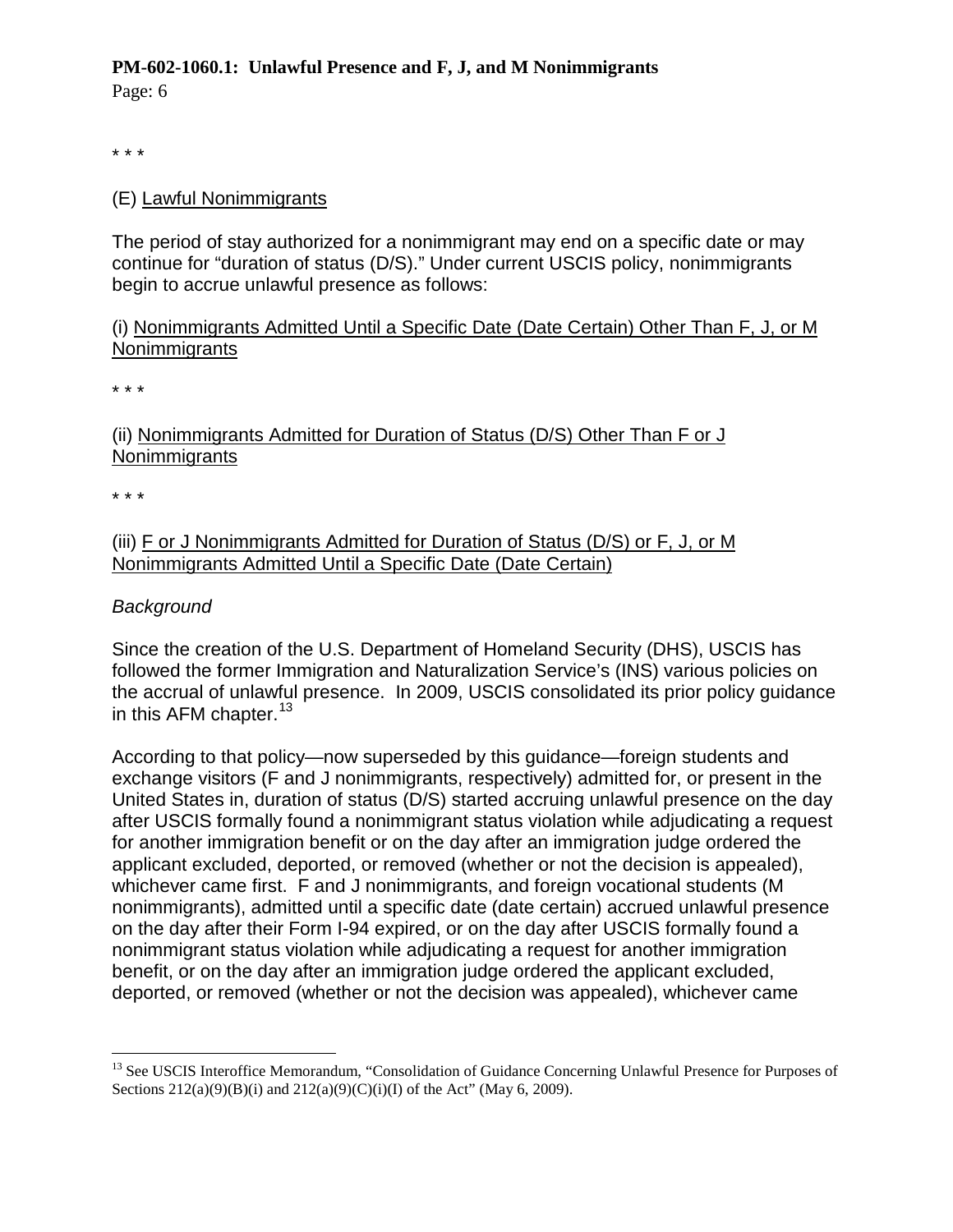Page: 7

first.  $14$ 

The former INS policy, as consolidated in the AFM, went into effect in 1997 prior to the creation of some of the technologies and systems currently used by DHS to monitor nonimmigrants who are admitted to the United States in or otherwise acquire F, J, or M nonimmigrant status. Over the years, DHS has also made significant progress in its ability to identify and calculate the number of nonimmigrants who have failed to maintain status, including certain F, J, or M nonimmigrants.<sup>[15](#page-6-1)</sup>

For example, since the creation of the policy, the Student and Exchange Visitor Information System (SEVIS)—the DHS system used to monitor F, J, and M nonimmigrants—has provided USCIS officers additional information about an alien's immigration history, including information that indicates that an alien in F, J, or M nonimmigrant status may have completed or ceased to pursue his or her course of study or activity, as outlined in Form I-20, Certificate of Eligibility for Nonimmigrant Student Status, and related forms, or Form DS-2019, Certificate of Eligibility for Exchange Visitor (J-1) Status. For FY 2016, DHS calculated that a total of 1,457,556 aliens admitted in F, J, and M nonimmigrant status were either expected to change status or depart the United States. Of this population, it was estimated that the total overstay rate was 6.19 percent for F nonimmigrants, 3.80 percent for J nonimmigrants, and 11.60 percent for M nonimmigrants.<sup>[16](#page-6-2)</sup>

To reduce the number of overstays and to improve how USCIS implements the unlawful presence ground of inadmissibility under INA 212(a)(9)(B) and INA 212(a)(9)(C)(i)(I), USCIS changed its policy on how to calculate unlawful presence for F-1, J-1, and M-1 nonimmigrants, and their dependents (F-2, J-2, and M-2) effective on August 9, 2018.

<span id="page-6-0"></span> $14$  Under the former policy, an alien admitted for duration of status who overstayed or violated such status did not immediately begin accruing unlawful presence for purposes of INA 212(a)(9)(B). Nevertheless, such alien was illegally present in the United States and would be amenable to removal proceedings under INA  $237(a)(1)(C)$ , which renders deportable aliens who violate their nonimmigrant status or any condition of their entry. Moreover, such aliens could be charged and ultimately convicted of any criminal offense requiring the alien to be illegally or unlawfully present in the United States as an element of the offense. For example, aliens who were admitted for duration of status and either violated or overstayed such status were treated as being illegally or unlawfully present in the United States for purposes of criminal culpability under the firearms provisions at 18 U.S.C. §§ 922(a)(6) and 922(g)(5). *See United States v. Rehaif*, 888 F.3d 1138 (11th Cir. 2018) (holding that a student who was academically dismissed, failed to depart the United States immediately, and therefore violated the terms of his F-1 status was unlawfully present for purposes of 18 U.S.C. § 922(g)(5)(A)); *United States v. Atandi*, 376 F.3d 1186, 1188 (10th Cir. 2004) ("Rather, we hold that an alien who is only permitted to remain in the United States for the duration of his or her status (as a student, for example) becomes 'illegally or unlawfully in the United States' for purposes of § 922(g)(5)(A) upon commission of a status violation."); *United States v. Bazargan*, 992 F.2d 844, 847 (8th Cir. 1993) ("A nonimmigrant alien F-1 student becomes an illegal alien subject to deportation by failing to comply with the transfer procedures set forth in the INS regulations."); *United States v. Igbatayo*, 764 F.2d 1039, 1040 (5th Cir. 1985) (per curiam) ("After failing to maintain the student status required by his visa, Igbatayo was

<span id="page-6-1"></span><sup>&</sup>lt;sup>15</sup> See Fiscal Year 2016 Entry/Exit Overstay Report, Department of Homeland Security, available at https://www.dhs.gov/publication/entryexit-overstay-report.

<span id="page-6-2"></span> $\frac{16}{16}$  See Fiscal Year 2016 Entry/Exit Overstay Report, Department of Homeland Security, page 12, available at [https://www.dhs.gov/publication/entryexit-overstay-report.](https://www.dhs.gov/publication/entryexit-overstay-report)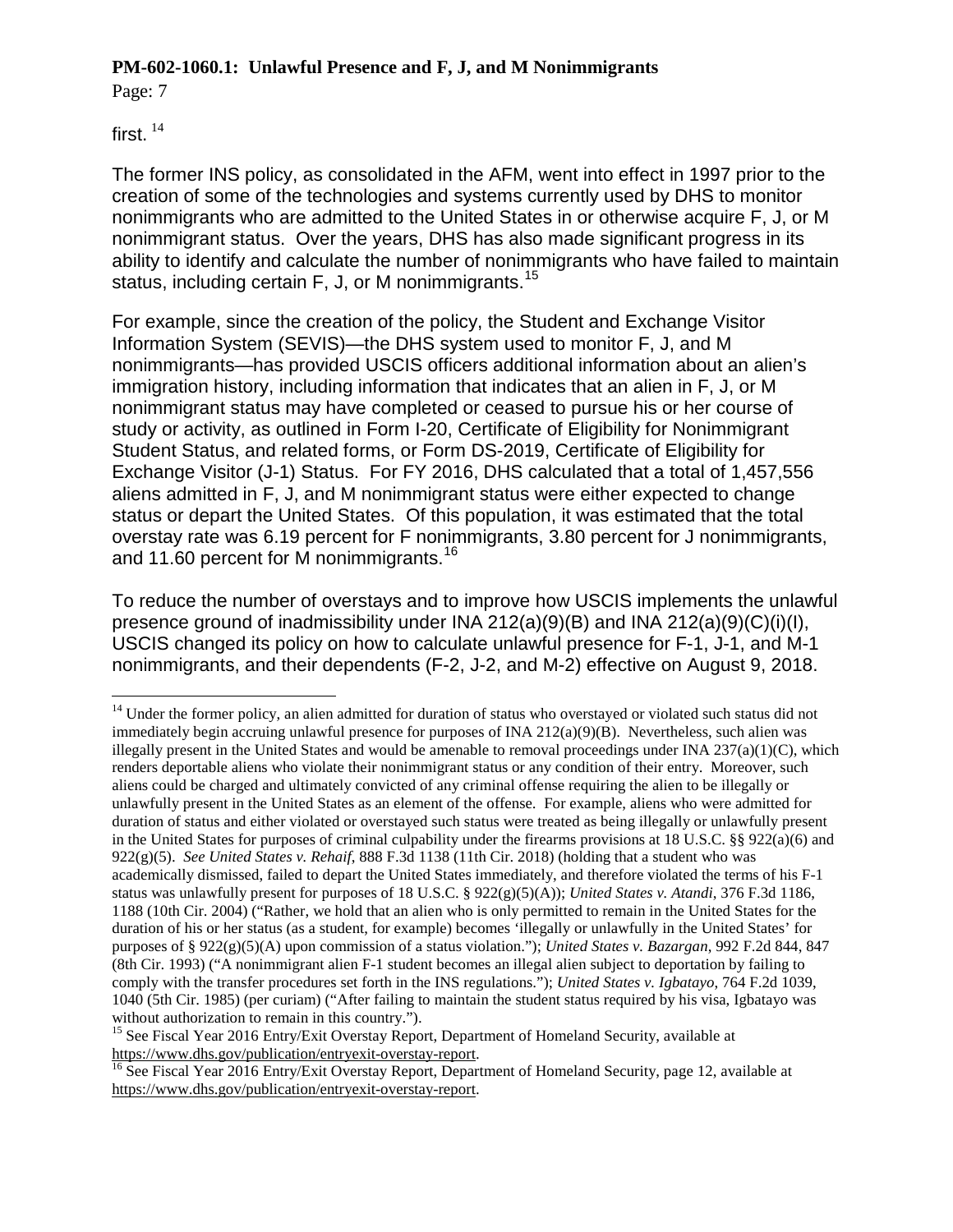Page: 8

# *Policy*

Foreign students (F-1 nonimmigrants), exchange visitors (J-1 nonimmigrants), and vocational students (M-1 nonimmigrants), and their dependents, admitted or otherwise authorized to be present in the United States in duration of status (D/S) or admitted until a specific date (date certain) (in accordance with 8 CFR 214.2(f), 8 CFR 214.2(j), or 8 CFR 214.2(m)) start accruing unlawful presence as outlined below.<sup>[17](#page-7-0)</sup>

When assessing whether an F, J, or M nonimmigrant accrued unlawful presence and was no longer in a period of stay authorized, the USCIS officer should consider information relating to the alien's immigration history, including but not limited to:

- Information contained in the systems available to USCIS;
- Information contained in the alien's record:  $18$  and
- Information obtained through a Request for Evidence (RFE) or Notice of Intent to Deny (NOID), if any. The officer should follow current USCIS guidance on the issuance of RFEs or NOIDs. [19](#page-7-2)

#### *F, J, or M nonimmigrants who failed to maintain nonimmigrant status before August 9, 2018*

F. J. or M nonimmigrants who failed to maintain their nonimmigrant status<sup>[20](#page-7-3)</sup> before August 9, 2018 start accruing unlawful presence based on that failure on August 9, 2018**,** [21](#page-7-4) unless the alien had already started accruing unlawful presence on the earliest of the following:

<span id="page-7-0"></span> $17$  Unless the nonimmigrant is otherwise protected from accruing unlawful presence, as outlined in AFM Chapter 40.9.2.

<span id="page-7-1"></span><sup>&</sup>lt;sup>18</sup> This includes the alien's admissions regarding his or her immigration history or other information discovered during the adjudication.

<span id="page-7-2"></span><sup>&</sup>lt;sup>19</sup> The assessment is made under the preponderance of the evidence standard. See *Matter of Chawathe*, 25 I&N Dec. 369, 375-376 (AAO 2010).<br><sup>20</sup> The day the alien failed to maintain status may be determined by a DHS officer. For example, an F, J, or M

<span id="page-7-3"></span>nonimmigrant may fail to maintain status if he or she no longer is pursuing the course of study or the authorized activity before completing his or her course of study or program, or engages in unauthorized activity. An F, J, or M nonimmigrant also may fail to maintain his or her status if the alien remains in the United States after having completed the course of study or program (including any authorized practical training plus authorized grace period, as outlined in 8 CFR 214.2). Additionally, an F, J, or M nonimmigrant who is admitted for a date certain on his or her Form I-94, Arrival/Departure Record and remains in the United States beyond that date may fail to maintain his or her status. In accordance with 8 CFR 103.2(b)(16), if an adverse decision will result from a DHS officer's inadmissibility determination under INA 212(a)(9)(B) or INA 212(a)(9)(C)(i)(I) and that determination is based on derogatory information of which the alien is unaware, the officer generally will give the alien an opportunity to rebut that derogatory information.

<span id="page-7-4"></span><sup>&</sup>lt;sup>21</sup> An F, J, or M nonimmigrant who failed to maintain status before the effective date of this memorandum and remains in the United States without maintaining lawful status is generally present in violation of U.S. immigration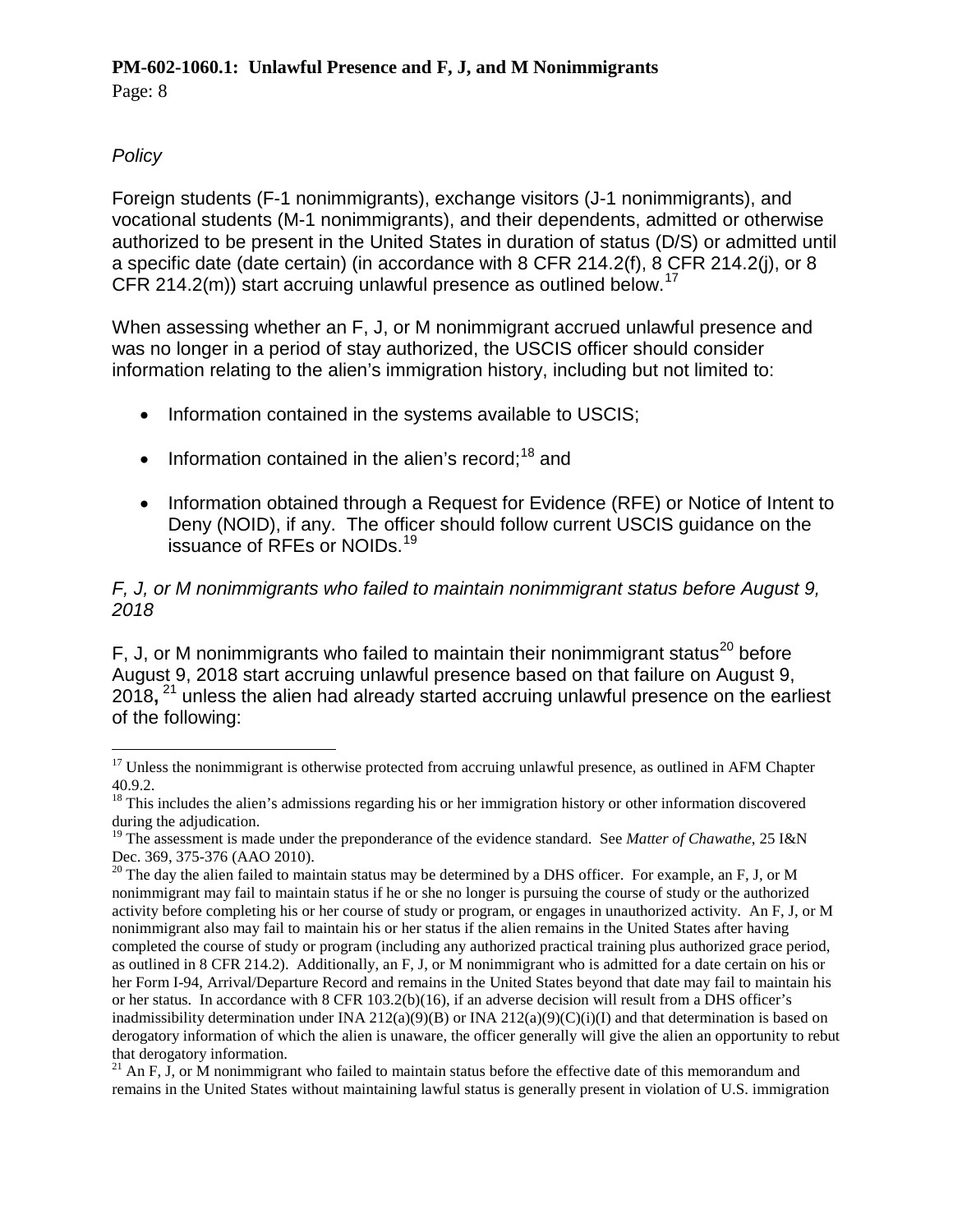Page: 9

- The day after DHS denied the request for the immigration benefit, if DHS made a formal finding that the alien violated his or her nonimmigrant status while adjudicating a request for another immigration benefit;<sup>[22](#page-8-0)</sup>
- The day after the Form I-94, Arrival/Departure Record expired, if the F, J, or M nonimmigrant was admitted for a date certain; or
- The day after an immigration judge ordered the alien excluded, deported, or removed (whether or not the decision is appealed).

#### *F, J, or M nonimmigrants who failed to maintain nonimmigrant status on or after August 9, 2018*

An F, J, or M nonimmigrant begins accruing unlawful presence, due to a failure to maintain his or her status<sup>[23](#page-8-1)</sup> on or after August 9, 2018, on the earliest of any of the following:

- The day after the F, J, or M nonimmigrant no longer pursues the course of study or the authorized activity, or the day after he or she engages in an unauthorized activity;
- The day after completing the course of study or program (including any authorized practical training plus any authorized grace period, as outlined in 8 CFR 214.2);
- The day after the Form I-94 expires, if the F, J, or M nonimmigrant was admitted for a date certain; or
- The day after an immigration judge orders the alien excluded, deported, or removed (whether or not the decision is appealed).

Foreign students (F nonimmigrant) generally do not accrue unlawful presence in certain situations, including but not limited to:

 $\overline{a}$ laws. Nevertheless, if DHS makes the inadmissibility determination under INA 212(a)(9)(B) or INA  $212(a)(9)(C)(i)(I)$  on or after August 9, 2018, unlawful presence for such an alien begins accruing on August 9, 2018 and may continue to accrue for as long as the alien remains in unlawful status in the United States, unless the alien is or becomes otherwise protected from accruing unlawful presence, as outlined in this AFM Chapter 40.9.2.

<span id="page-8-0"></span><sup>&</sup>lt;sup>22</sup> Note that the policy for determining when unlawful presence begins to accrue remains unchanged for F, J, and M nonimmigrants for whom DHS made a formal finding of violation of nonimmigrant status before August 9, 201

<span id="page-8-1"></span><sup>&</sup>lt;sup>23</sup> The day the alien failed to maintain his or her status may be determined by a DHS officer. In accordance with 8 CFR 103.2(b)(16), if an adverse decision will result from a DHS officer's inadmissibility determination under INA  $212(a)(9)(B)$  or INA  $212(a)(9)(C)(i)(I)$  and that determination is based on derogatory information of which the alien is unaware, the officer shall give the alien an opportunity to rebut that derogatory information.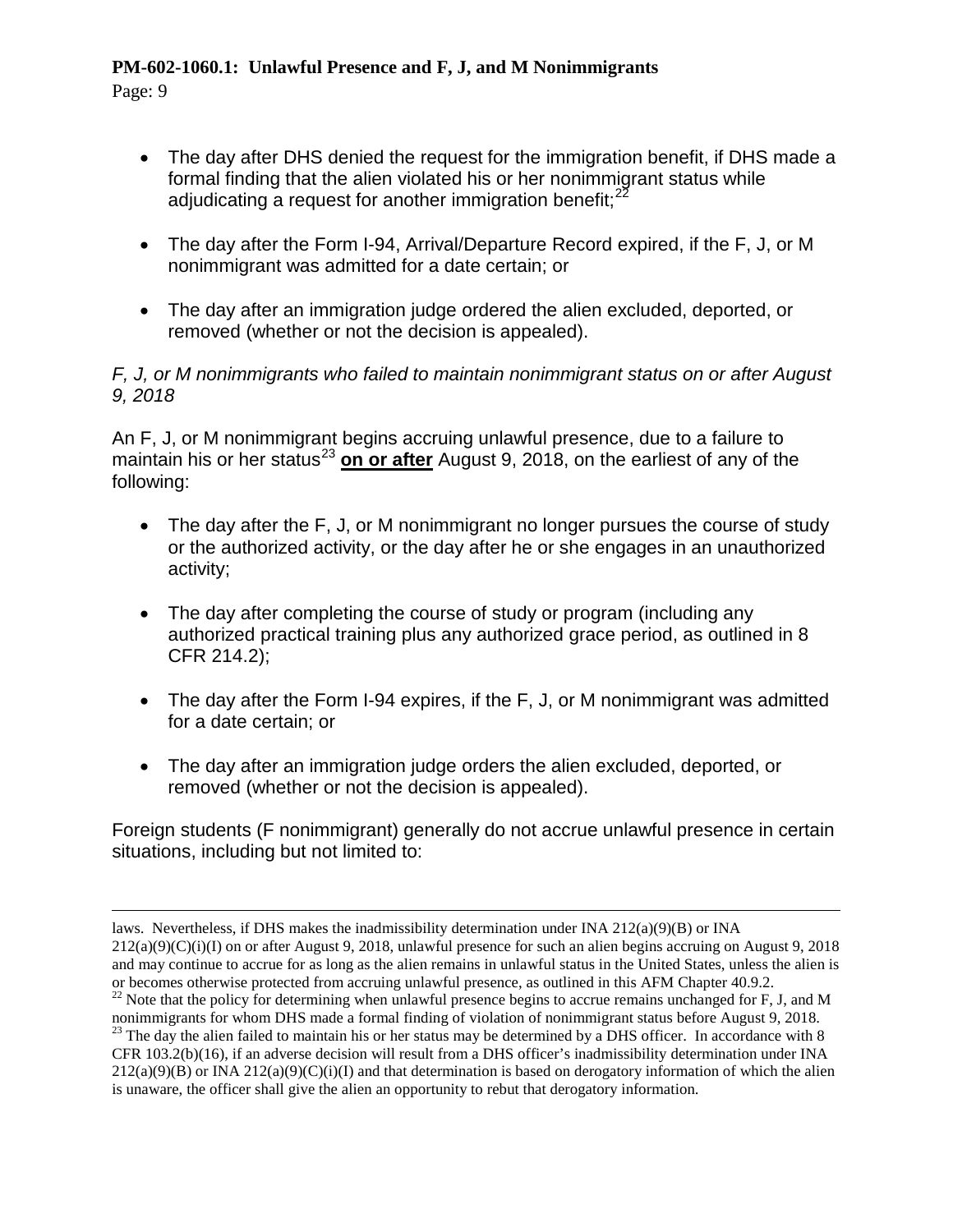Page: 10

- During the period permitted under 8 CFR 214.2(f)(5)(i) (period of up to 30 days before the program start date listed on the F-1 nonimmigrant's Form I-20);
- While the F-1 nonimmigrant is pursuing a full course of study at an educational institution approved by DHS for attendance by foreign students, and any additional periods of authorized pre- or post-completion practical training, including authorized periods of unemployment under 8 CFR 214.2(f)(10)(ii)(E);
- During a change in educational levels as outlined in 8 CFR 214.2(f)(5)(ii), provided the F-1 nonimmigrant transitions to the new educational level according to transfer procedures outlined in 8 CFR 214.2(f)(8);
- While the F-1 nonimmigrant is in a cap gap period under 8 CFR 214.2(f)(5)(vi), that is, during an automatic extension of an F-1 nonimmigrant's D/S and employment authorization as provided under 8 CFR 214.2(f)(5)(vi) for a beneficiary of an H-1B petition and request for a change of status that has been timely filed and states that the employment start date for the F-1 nonimmigrant is October 1 of the following fiscal year;
- While the F-1 nonimmigrant's application for post-completion Optional Practical Training (OPT) remains pending under 8 CFR 214.2(f)(10)(ii)(D);
- While the F-1 nonimmigrant is pursuing a school transfer provided that he or she has maintained status as provided in 8 CFR 214.2(f)(8);
- The period of time a timely-filed<sup>[24](#page-9-0)</sup> reinstatement application under 8 CFR 214.2(f)(16) is pending with USCIS;
- The period of time an F-1 nonimmigrant was out of status if he or she applies for reinstatement under 8 CFR 214.2(f)(16), provided that the application is ultimately approved;
- During annual vacation permitted under 8 CFR 214.2(f)(5)(iii) if the F-1 nonimmigrant is eligible and intends to register for the next term;
- During any additional grace period as permitted under 8 CFR 214.2(f)(5)(iv) to prepare for departure:
	- o 60 days following completion of a course of study and any authorized practical training;

<span id="page-9-0"></span> $^{24}$  For purposes of tolling unlawful presence, a reinstatement application will be considered to be timely-filed if the applicant has not been out of status for more than 5 months at the time of filing the request for reinstatement.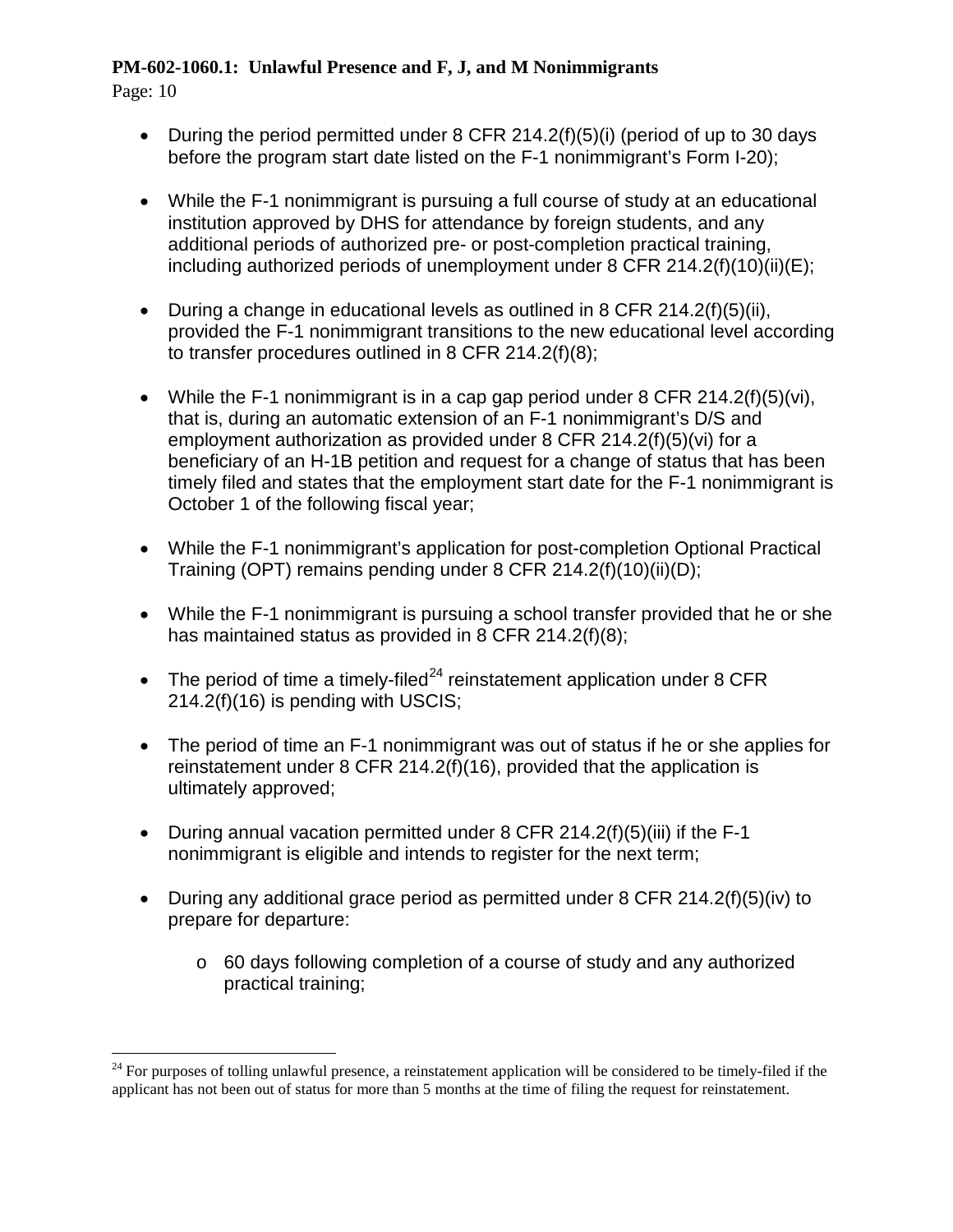Page: 11

- o 15 days if the designated school official (DSO) authorized the withdrawal from classes (SEVIS termination reason: authorized early withdrawal); or
- o No grace period if the F-1 nonimmigrant failed to maintain a full course of study without the approval of the DSO or otherwise failed to maintain status.
- Emergent circumstances as outlined in 8 CFR 214.2(f)(5)(v), in which any or all of the requirements for on-campus or off-campus employment are suspended by a *Federal Register* notice and the student reduces his or her full course of study as a result of accepting employment based on the *Federal Register* notice; and
- During a period of reduced course load, as authorized by the DSO under 8 CFR 214.2(f)(6)(H)(iii).

Foreign exchange visitors (J nonimmigrants) generally do not accrue unlawful presence in certain situations, including but not limited to:

- The period of time annotated on Form DS-2019 as the approved program time plus any grace period, either before the program start date or after the conclusion of the program as outlined in 8 CFR  $214.2(i)(1)(ii)$ :
- Any extension of program time annotated on Form DS-2019 as outlined in 8 CFR  $214.2(j)(1)(iv);$
- While the J-1 nonimmigrant is in a cap gap period as outlined in 8 CFR 214.2(j)(1)(vi);<sup>[25](#page-10-0)</sup> and
- The period of time a J-1 nonimmigrant was out of status, if he or she is granted reinstatement under 22 CFR 62.45.

Foreign vocational students (M nonimmigrants) generally do not accrue unlawful presence in certain situations, including but not limited to:

- The period of admission as indicated on Form I-94, plus up to 30 days before the report or start date of the course of study listed on the Form I-20 as outlined in 8 CFR 214.2(m)(5);
- Any authorized grace period as outlined in 8 CFR 214.2(m)(5);

<span id="page-10-0"></span> <sup>25</sup> This is a discretionary provision in which the USCIS Director may, by notice in the *Federal Register*, bridge the gap for J-1 nonimmigrants.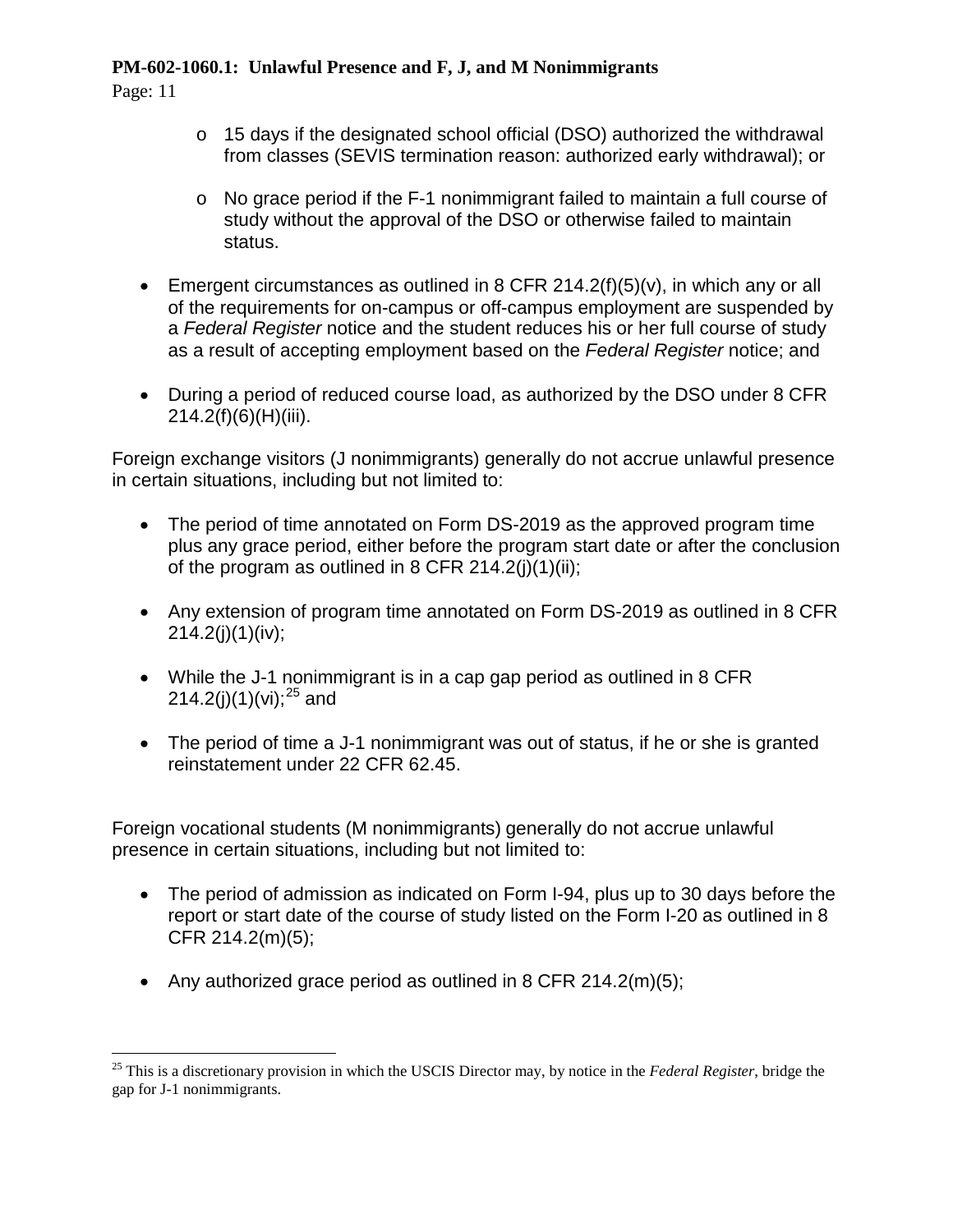Page: 12

- During the time the M-1 nonimmigrant completes authorized practical training as outlined in 8 CFR 214.2(m)(14);
- The period of time a timely-filed<sup>[26](#page-11-0)</sup> reinstatement application under 8 CFR 214.2(m)(16) is pending with USCIS; and,
- The period of time an M-1 nonimmigrant was out of status if he or she applies for reinstatement under 8 CFR 214.2(m)(16), provided that the application is ultimately approved.

The period of stay authorized for an F-2, J-2, or M-2 nonimmigrant dependent (spouse or child) admitted for D/S or for a date certain is contingent on the F-1, J-1, or M-1 nonimmigrant remaining in a period of stay authorized. An F-2, J-2, or M-2 nonimmigrant's period of stay authorized ends when the F-1, J-1, or M-1 nonimmigrant's period of stay authorized ends. In addition, an F-2, J-2, or M-2 nonimmigrant's period of stay authorized may end due to the F-2, J-2, or M-2 nonimmigrant dependent's own conduct or circumstances.

An alien under 18 years of age does not accrue unlawful presence.<sup>[27](#page-11-1)</sup> Therefore, any F, J, or M nonimmigrant who is under 18 years of age does not accrue unlawful presence. Additionally, the F, J, or M nonimmigrant may be otherwise protected from accruing unlawful presence, as outlined in this chapter.

#### (iv) Non-Controlled Nonimmigrants (for example, Canadian B-1/B-2)

Nonimmigrants who are not issued a Form I-94, Arrival/Departure Record, are treated as nonimmigrants admitted for D/S (as addressed in Chapter 40.9.2(b)(1)(E)(ii)) for purposes of determining unlawful presence.

#### (F) Other Types of Lawful Status

\* \* \*

# **(2) Aliens Present in Unlawful Status Who Do Not Accrue Unlawful Presence by Statute for Purposes of Section 212(a)(9)(B) of the Act (Statutory Exceptions)**

\* \* \*

# **[\(3\) Aliens](https://www.uscis.gov/ilink/docView/AFM/HTML/AFM/0-0-0-1/0-0-0-17138/0-0-0-18383.html#0-0-0-1861) Present in Unlawful Status Who Do Not Accrue Unlawful Presence by Virtue of USCIS Policy for Purposes of Sections 212(a)(9)(B) and (C)(i)(I) of the Act**

<span id="page-11-0"></span> $26$  For purposes of tolling unlawful presence, a reinstatement application will be considered to be timely-filed if the applicant has not been out of status for more than 5 months at the time of filing the request for reinstatement. <sup>27</sup> See INA 212(a)(9)(B)(iii)(I).

<span id="page-11-1"></span>